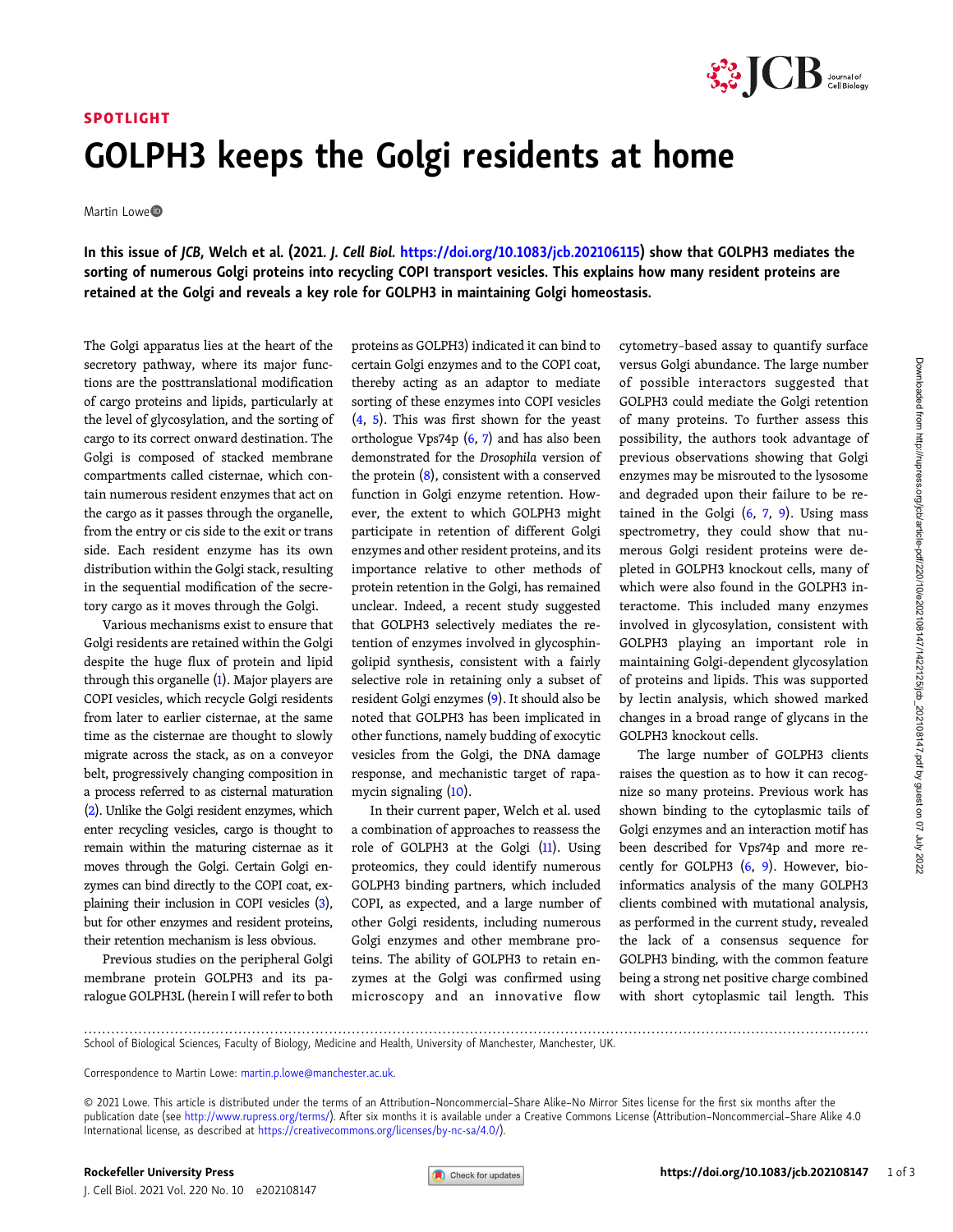

<span id="page-1-0"></span>

Figure 1. GOLPH3 plays a major role in Golgi protein retention. Golgi resident proteins, including many glycosylation enzymes, depicted by lollipops, are sorted into recycling COPI vesicles to maintain retention in the Golgi in the face of onward cisternal maturation and secretory cargo transport. Different enzymes are depicted by different lollipop shapes and colors, with GOLPH3 clients indicated by horizontal ovals. Enzymes retained by other mechanisms are depicted by lollipops with circles (transmembrane domain length), squares or vertical ovals (binding to other COPI adaptors, indicated in turquoise and purple), or hexagons (direct binding to the COPI coat). GOLPH3, which is more abundant toward the trans side of the Golgi, has many clients.

would result in a high positive charge proximal to the membrane, which likely allows interaction with an acidic patch on the surface of GOLPH3. This mode of binding could mediate selective retention of many Golgi residents, while allowing for the forward trafficking of cargo proteins that have longer, less charged, or folded cytoplasmic domains.

GOLPH3 is an oncogene associated with many types of cancer [\(12](#page-2-0)). Several mechanisms have been proposed to account for the oncogenic properties of GOLPH3, but most compelling is that changes in glycosylation are responsible. It was recently shown that GOLPH3-dependent changes in glycosphingolipids affects cell growth by altering mitogenic signaling ([9](#page-2-0)). Changes in glycosylation of surface receptors has also been reported, which can affect surface abundance and hence signaling [\(13\)](#page-2-0). The new results from Welch et al. suggest that glycosylation of many proteins and lipids may be relevant in cancer and that potentially a broad range of downstream targets contribute to oncogenesis. Such targets could influence processes beyond signaling, including cell adhesion and migration, that are known to be sensitive to changes in the surface glycome and which have been reported in previous studies on GOLPH3 [\(12\)](#page-2-0).

The study by Welch et al. indicates a major role for GOLPH3 in Golgi protein retention (Fig. 1). Clearly though, other retention mechanisms exist, including direct binding to COPI, and transmembrane domain length is also important, where the short transmembrane domain of resident proteins favors partitioning into recycling COPI vesicles and Golgi cisternal membranes of a similar thickness (1). Additional COPI adaptors are also likely, with TM9SF2 recently identified as a likely candidate, being present in Golgi vesicles and able to

bind certain Golgi enzymes (1). It is possible that different resident proteins use different adaptors, or that a combination of retention mechanisms act in conjunction for certain residents, providing robustness to the retention process. However, any redundancy would seem incomplete given the strong phenotype seen upon loss of GOLPH3. GOLPH3 is localized toward the trans side of the Golgi, so it is possible that other adaptors, such as TM9SF2 and possibly others, might act earlier in the Golgi, or that direct coat binding is more important within the early Golgi. Hence different residents may be more likely to use different retention mechanisms depending on their location in the Golgi. Because GOLPH3 acts late in the Golgi and can bind many clients, we may think of it as a gatekeeper to prevent loss of numerous Golgi residents from the organelle.

With regard to possible future studies, although we have a good idea of how GOLPH3 recognizes its clients, detailed structural analysis will prove informative in elucidating how it can bind so many proteins. Similarly, identification of additional adaptors linking Golgi residents to the COPI coat will be important to generate a more comprehensive view of Golgi protein retention. Finally, in the context of disease, further analysis of the glycoproteins and glycolipids whose levels are altered because of changes in GOLPH3 expression, of which there are likely to be many, should provide significant new insights into the mechanisms underlying GOLPH3-mediated tumorigenesis.

## Acknowledgments

I apologize to those authors whose work could not be cited due to space constraints.

Work in the Lowe laboratory is funded by the Biotechnology and Biological Sciences Research Council (BB/S014799/1 and BB/ T000945/1) and Leverhulme Trust (RPG-2019-134).

The author declares no competing financial interests.

## References

- 1. Welch, L.G., and S. Munro. 2019. FEBS Lett. <https://doi.org/10.1002/1873-3468.13553>
- 2. Papanikou, E., and B.S. Glick. 2014. Curr. Opin. Cell Biol. <https://doi.org/10.1016/j.ceb.2014.04.010>
- 3. Liu, L., et al. 2018. Proc. Natl. Acad. Sci. USA. <https://doi.org/10.1073/pnas.1810291115>
- 4. Eckert, E.S., et al. 2014. J. Biol. Chem. [https://](https://doi.org/10.1074/jbc.M114.608182) [doi.org/10.1074/jbc.M114.608182](https://doi.org/10.1074/jbc.M114.608182)